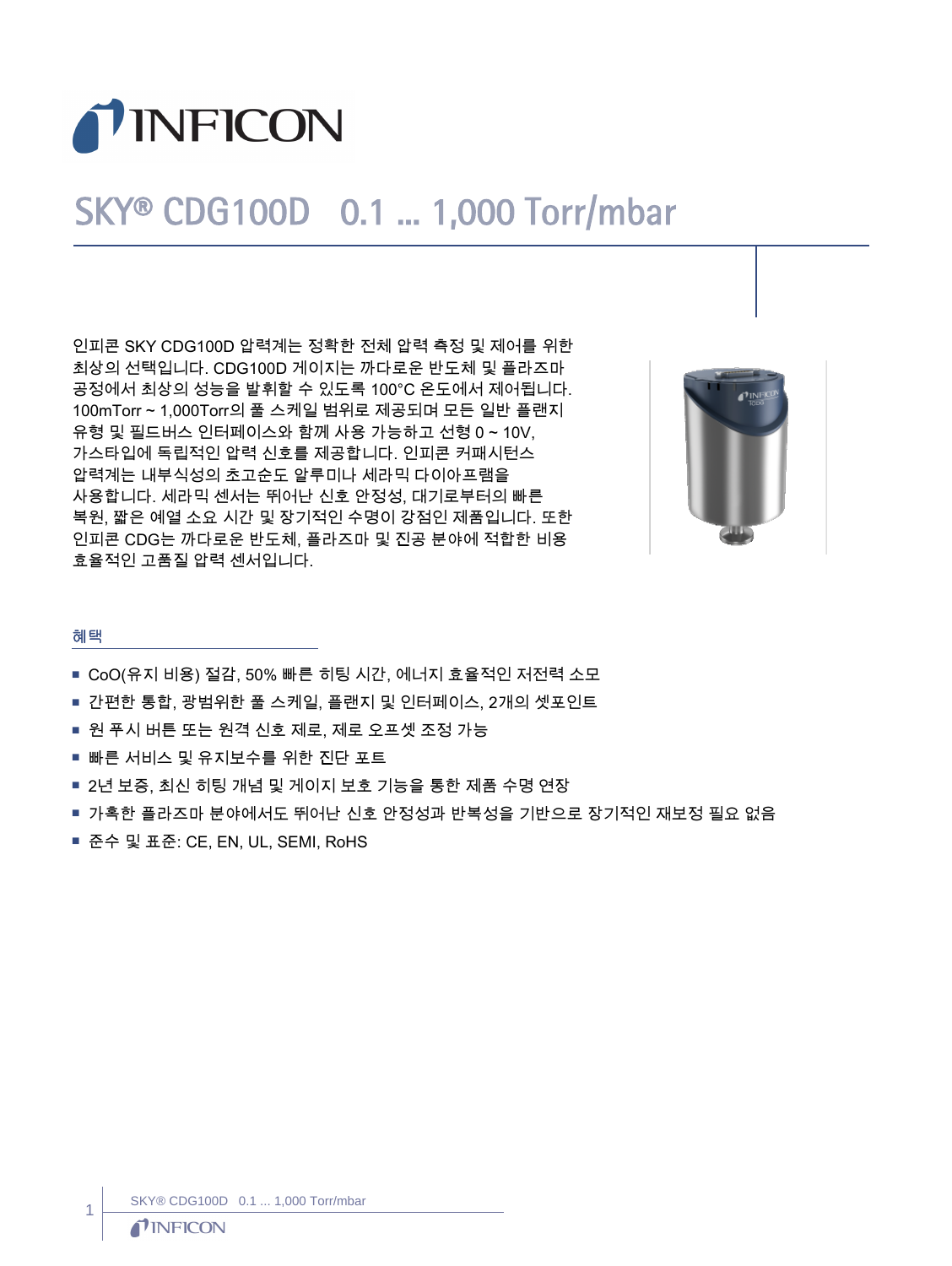



<sup>1)</sup> Optimised siganl filter setting for pressure control

 $bold = standard products$ 

Other flange types and full scale ranges (F.S.) on request.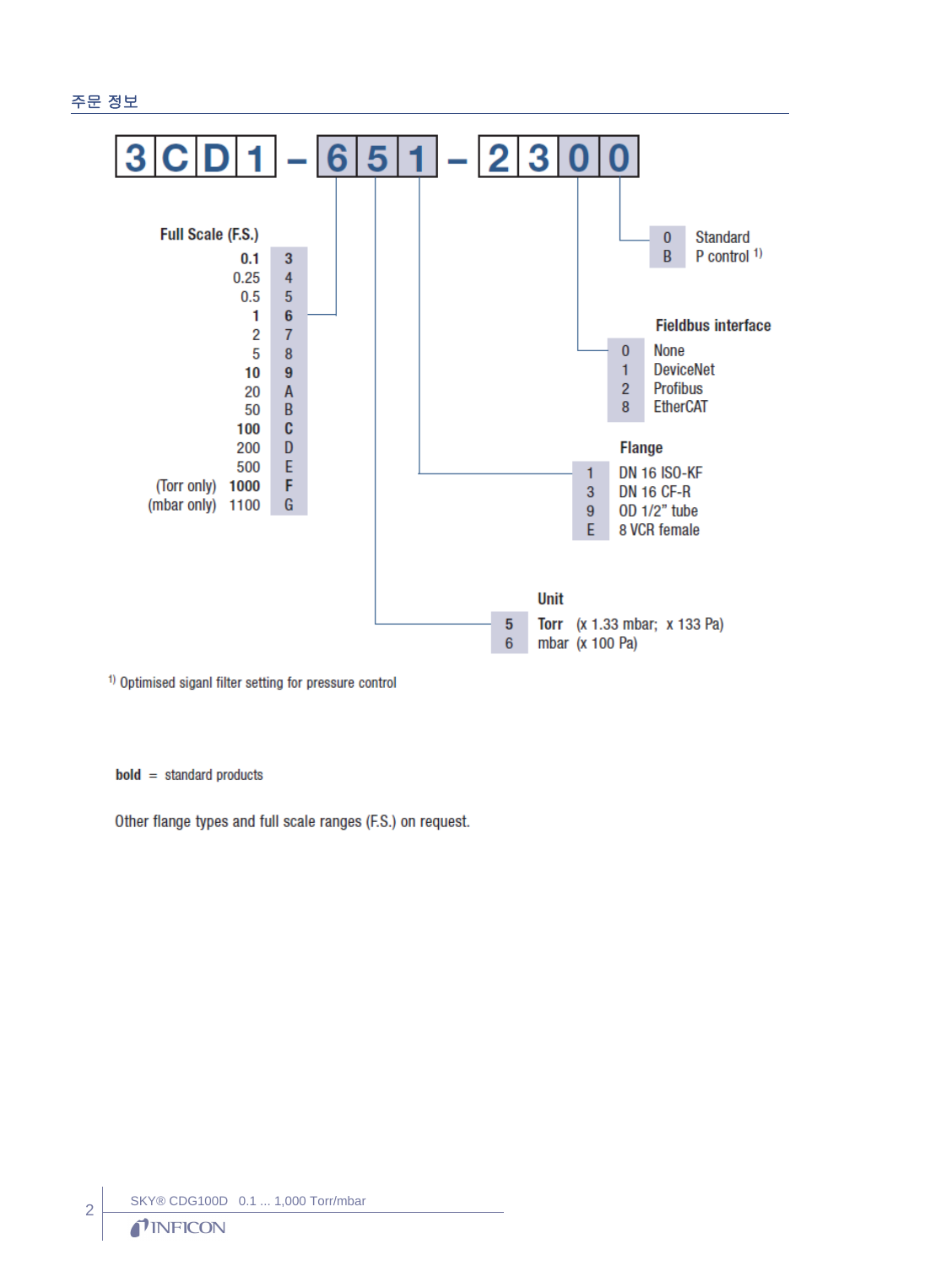㇠㛅

| 유형           |                   | 1000  500 Torr /<br>mbar       | 200  1 Torr / mbar                                                                | 0.5  0.1 Torr / mbar           |
|--------------|-------------------|--------------------------------|-----------------------------------------------------------------------------------|--------------------------------|
| 정확성 (1)      | % of reading      | 0.2                            | 0.2                                                                               | 0.4                            |
| 온도 영향        |                   |                                |                                                                                   |                                |
| 제로           | percent FS/°C     | 0.0025                         | 0.0025                                                                            | 0.005                          |
| 온도 영향        |                   |                                |                                                                                   |                                |
| 구간           | % of reading / °C |                                | 0.02                                                                              |                                |
| 스팬           | % of reading / °C | 0.02                           |                                                                                   | 0.02                           |
| 최대 압력        | kPa (absolute)    | 400                            | 260                                                                               | 130                            |
| 해상도          | percent FS        | 0.003                          | 0.003                                                                             | 0.003                          |
| 최저 측정값       | percent FS        | 0.01                           | 0.01                                                                              | 0.01                           |
| 권장 최저 측정값    | percent FS        | 0.05                           |                                                                                   | 0.05                           |
| 최저 권장 제어 압력  | percent FS        | 0.5                            | 0.5                                                                               | 0.5                            |
| 온도           |                   |                                |                                                                                   |                                |
| 작동(주변)       | $^{\circ}C$       |                                | $+10+50$                                                                          | $+10+50$                       |
| 작동(주변) (5)   | $^{\circ}C$       | $+10+50$                       |                                                                                   |                                |
| 플랜지에서 베이크 아웃 | $^{\circ}C$       | $≤110$                         | $≤110$                                                                            | $≤110$                         |
| 보관           | $^{\circ}$ C      | $-20+65$                       | $-40+65$                                                                          | $-40+65$                       |
| 공급 전압        |                   | +14  +30 VDC or<br>±15 V (±5%) | +14  +30 VDC or<br>±15 V (±5%)                                                    | +14  +30 VDC or<br>±15 V (±5%) |
| 전력 소모량       |                   |                                |                                                                                   |                                |
| 히팅 하는 동안     | W                 | $\leq 20$                      | $≤15$                                                                             | $≤15$                          |
| 작동 온도        | W                 | $≤14$                          | $≤10$                                                                             | $≤10$                          |
| 출력신호(아날로그)   | $V$ (dc)          | $0+10$                         | $0+10$                                                                            | $0+10$                         |
| 응답 시간 (2)    | ms                | 30                             | 30                                                                                | 130 / 30 $(3)$                 |
| 보호 수준        |                   | IP 40                          | IP 40                                                                             | IP 40                          |
| 표준           |                   |                                |                                                                                   |                                |
| CE 준수        |                   | 61010 & RoHS                   | EN 61000-6-2/-6-3, EN EN 61000-6-2/-6-3, EN EN 61000-6-2/-6-3, EN<br>61010 & RoHS | 61010 & RoHS                   |
| ETL 인증       |                   | No.61010-1                     | UL 61010-1, CSA 22.2 UL 61010-1, CSA 22.2 UL 61010-1, CSA 22.2<br>No.61010-1      | No.61010-1                     |
| SEMI 준수 (5)  |                   | SEMI S2                        |                                                                                   |                                |
| SEMI 준수      |                   |                                | SEMI S2                                                                           | SEMI S2                        |
| 전기 연결        |                   | D-sub, 15 pole, male           | D-sub, 15 pole, male                                                              | D-sub, 15 pole, male           |
| 셋포인트         |                   |                                |                                                                                   |                                |
| 셋포인트 개수      |                   | 2 (SP1, SP2)                   | 2 (SP1, SP2)                                                                      | 2 (SP1, SP2)                   |

 $\begin{array}{c|c} 3 \end{array}$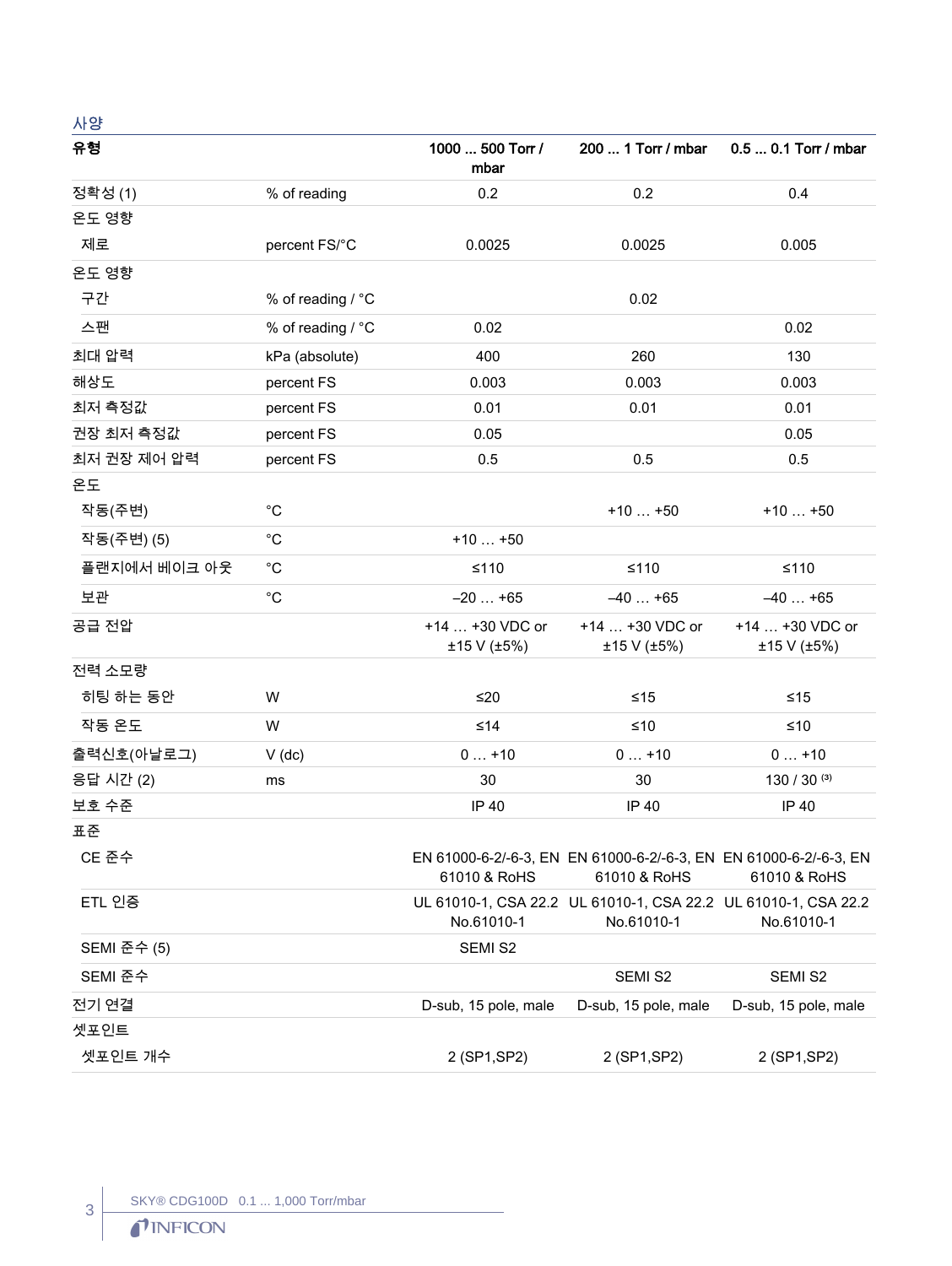| 사양                 |                           |                                                                                                     |                                                                                                     |                                                                                                     |
|--------------------|---------------------------|-----------------------------------------------------------------------------------------------------|-----------------------------------------------------------------------------------------------------|-----------------------------------------------------------------------------------------------------|
| 유형                 |                           | 1000  500 Torr /<br>mbar                                                                            | 200  1 Torr / mbar                                                                                  | 0.5  0.1 Torr / mbar                                                                                |
| 셋포인트               |                           |                                                                                                     |                                                                                                     |                                                                                                     |
| 릴레이 접점             | $V$ (dc)                  | ≤30                                                                                                 | ≤30                                                                                                 | ≤30                                                                                                 |
| 셋포인트               |                           |                                                                                                     |                                                                                                     |                                                                                                     |
| 릴레이 접점             | $A$ (dc)                  | ${\leq}0.5$                                                                                         | $≤0.5$                                                                                              | $≤0.5$                                                                                              |
| 셋포인트               |                           |                                                                                                     |                                                                                                     |                                                                                                     |
| 히스테리시스             | percent FS                | 1                                                                                                   | 1                                                                                                   | 1                                                                                                   |
| 진단 포트              |                           |                                                                                                     |                                                                                                     |                                                                                                     |
| 프로토콜               |                           | <b>RS232-C</b>                                                                                      | <b>RS232-C</b>                                                                                      | <b>RS232-C</b>                                                                                      |
| 읽기                 |                           | pressure, status, ID                                                                                | pressure, status, ID                                                                                | pressure, status, ID                                                                                |
| 설정                 |                           | set points, filter, zero<br>adjust, factory reset,<br>DC offset                                     | set points, filter, zero<br>adjust, factory reset,<br>DC offset                                     | set points, filter, zero<br>adjust, factory reset,<br>DC offset                                     |
| 진공에 노출된 재료         |                           | Aluminum oxide<br>ceramic (Al <sub>2</sub> O <sub>3</sub> ),<br>stainless steel (AISI<br>316L $(4)$ | Aluminum oxide<br>ceramic (Al <sub>2</sub> O <sub>3</sub> ),<br>stainless steel (AISI<br>316L $(4)$ | Aluminum oxide<br>ceramic (Al <sub>2</sub> O <sub>3</sub> ),<br>stainless steel (AISI<br>316L $(4)$ |
| 내부 용적              |                           |                                                                                                     |                                                                                                     |                                                                                                     |
| 내부 볼륨 1/2" 튜브      | $cm3$ (in. <sup>3</sup> ) | 4.2(0.26)                                                                                           | 4.2(0.26)                                                                                           | 4.2(0.26)                                                                                           |
| 내부 볼륨 DN 16 ISO KF | $cm3$ (in. <sup>3</sup> ) | 4.2(0.26)                                                                                           | 4.2(0.26)                                                                                           | 4.2(0.26)                                                                                           |
| 내부 볼륨 DN 16 CF-R   | $cm3$ (in. <sup>3</sup> ) | 4.2(0.26)                                                                                           | 4.2(0.26)                                                                                           | 4.2(0.26)                                                                                           |
| 내부 볼륨 8 VCR®       | $cm3$ (in. <sup>3</sup> ) | 4.2(0.26)                                                                                           | 4.2(0.26)                                                                                           | 4.2(0.26)                                                                                           |
| 무게                 |                           |                                                                                                     |                                                                                                     |                                                                                                     |
| 무게 1/2" 튜브         | g                         | 837                                                                                                 | 837                                                                                                 | 837                                                                                                 |
| 무게 DN 16 ISO KF    | g                         | 852                                                                                                 | 852                                                                                                 | 852                                                                                                 |
| 무게 DN 16 CF-R      | g                         | 875                                                                                                 | 875                                                                                                 | 875                                                                                                 |
| 무게 8 VCR®          | g                         | 897                                                                                                 | 897                                                                                                 | 897                                                                                                 |
|                    |                           |                                                                                                     |                                                                                                     |                                                                                                     |

## EtherCAT

 $\left| \begin{array}{c} 4 \end{array} \right|$ 

| 프로토콜 EtherCAT | EtherCAT           | protocol specialized for protocol specialized for protocol specialized for<br>EtherCAT | EtherCAT           |
|---------------|--------------------|----------------------------------------------------------------------------------------|--------------------|
| 통신 표준         | ETG.5003 Part 1    | ETG.5003 Part 1                                                                        | ETG.5003 Part 1    |
|               | "Semiconductor     | "Semiconductor                                                                         | "Semiconductor     |
|               | Device Profile"    | Device Profile"                                                                        | Device Profile"    |
|               | ETG.5003 Part 2080 | ETG.5003 Part 2080                                                                     | ETG.5003 Part 2080 |
|               | "Specific Device   | "Specific Device                                                                       | "Specific Device   |
|               | Profile: Vacuum    | Profile: Vacuum                                                                        | Profile: Vacuum    |
|               | Pressure Gauge"    | Pressure Gauge"                                                                        | Pressure Gauge"    |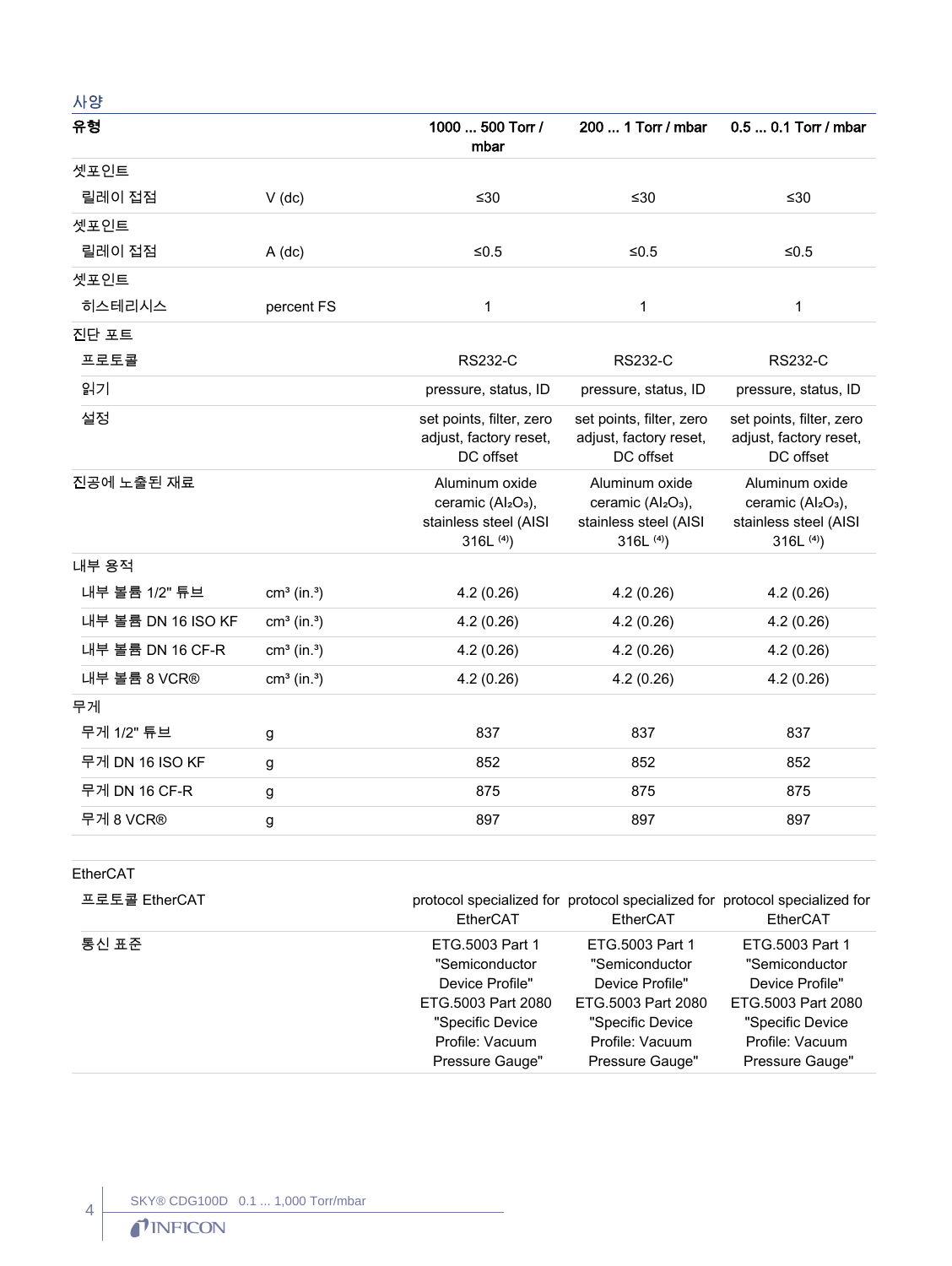| 사양                                   |           |                                                                 |                                                                                                        |                                                                 |
|--------------------------------------|-----------|-----------------------------------------------------------------|--------------------------------------------------------------------------------------------------------|-----------------------------------------------------------------|
| 유형                                   |           | 1000  500 Torr /<br>mbar                                        | 200  1 Torr / mbar                                                                                     | 0.5  0.1 Torr / mbar                                            |
| 노드 주소                                |           | <b>Explicit Device</b><br>Identification                        | <b>Explicit Device</b><br>Identification                                                               | <b>Explicit Device</b><br>Identification                        |
| 물리적 레이어                              |           | 100BASE-Tx (IEEE<br>802.3)                                      | 100BASE-Tx (IEEE<br>802.3)                                                                             | 100BASE-Tx (IEEE<br>802.3)                                      |
| 디지털 기능 읽기                            |           | pressure, status, ID                                            | pressure, status, ID                                                                                   | pressure, status, ID                                            |
| 디지털 기능 설정                            |           | set points, filter, zero                                        | set points, filter, zero<br>adjust, reset, DC offset adjust, reset, DC offset adjust, reset, DC offset | set points, filter, zero                                        |
| 사서함(CoE)                             |           | SDO requests,<br>responses and<br>information                   | SDO requests,<br>responses and<br>information                                                          | SDO requests,<br>responses and<br>information                   |
| 프로세스 데이터                             |           | Fixed PDO mapping<br>and configurable PDO<br>mapping            | Fixed PDO mapping<br>and configurable PDO<br>mapping                                                   | Fixed PDO mapping<br>and configurable PDO<br>mapping            |
| EtherCAT 커넥터                         |           | RJ45, 8-pin (socket),<br>IN and OUT                             | RJ45, 8-pin (socket),<br>IN and OUT                                                                    | RJ45, 8-pin (socket),<br>IN and OUT                             |
| 케이블                                  |           | shielded Ethernet<br>CAT5e or higher                            | shielded Ethernet<br>CAT5e or higher                                                                   | shielded Ethernet<br>CAT5e or higher                            |
| EtherCAT                             |           |                                                                 |                                                                                                        |                                                                 |
| 케이블 길이                               | $m$ (ft.) | ≤100 $(330)$                                                    | ≤100 $(330)$                                                                                           | ≤100 $(330)$                                                    |
| 디바이스넷                                |           |                                                                 |                                                                                                        |                                                                 |
| 프로토콜                                 |           | DeviceNet <sup>™</sup> , group 2<br>slave only                  | DeviceNet <sup>™</sup> , group 2<br>slave only                                                         | DeviceNet <sup>™</sup> , group 2<br>slave only                  |
| <b>MAC ID</b>                        |           | address 00 - 63 by<br>switch or network<br>programmable         | address 00 - 63 by<br>switch or network<br>programmable                                                | address 00 - 63 by<br>switch or network<br>programmable         |
| 디지털 기능 읽기                            |           | pressure, status, ID                                            | pressure, status, ID                                                                                   | pressure, status, ID                                            |
| 디지털 기능 설정                            |           | set points, filter, zero<br>adjust, factory reset,<br>DC offset | set points, filter, zero<br>adjust, factory reset,<br>DC offset                                        | set points, filter, zero<br>adjust, factory reset,<br>DC offset |
| 사양                                   |           | DeviceNet™ "Vacuum<br>Gauge Device Profile"<br>(ODVA)           | DeviceNet™ "Vacuum<br>Gauge Device Profile"<br>(ODVA)                                                  | DeviceNet™ "Vacuum<br><b>Gauge Device Profile"</b><br>(ODVA)    |
| 장치 유형                                |           | "VG" vacuum gauge                                               | "VG" vacuum gauge                                                                                      | "VG" vacuum gauge                                               |
| I/O 슬레이브 메시징                         |           | polling only                                                    | polling only                                                                                           | polling only                                                    |
| 게이지 D-sub 커넥터에서<br>공급 전압             |           | +14  +30 VDC or<br>±15 V / ≤12 W                                | +14  +30 VDC or<br>±15 V / ≤12 W                                                                       | +14  +30 VDC or<br>±15 V / ≤12 W                                |
| 마이크로스타일 커넥터에서<br>디바이스넷 트랜시버 공급<br>전압 |           | 24 V nom / <2 W (11<br>$\dots$ 25 V)                            | 24 V nom / <2 W (11<br>$\ldots$ 25 V)                                                                  | 24 V nom / <2 W (11<br>$\ldots$ 25 V)                           |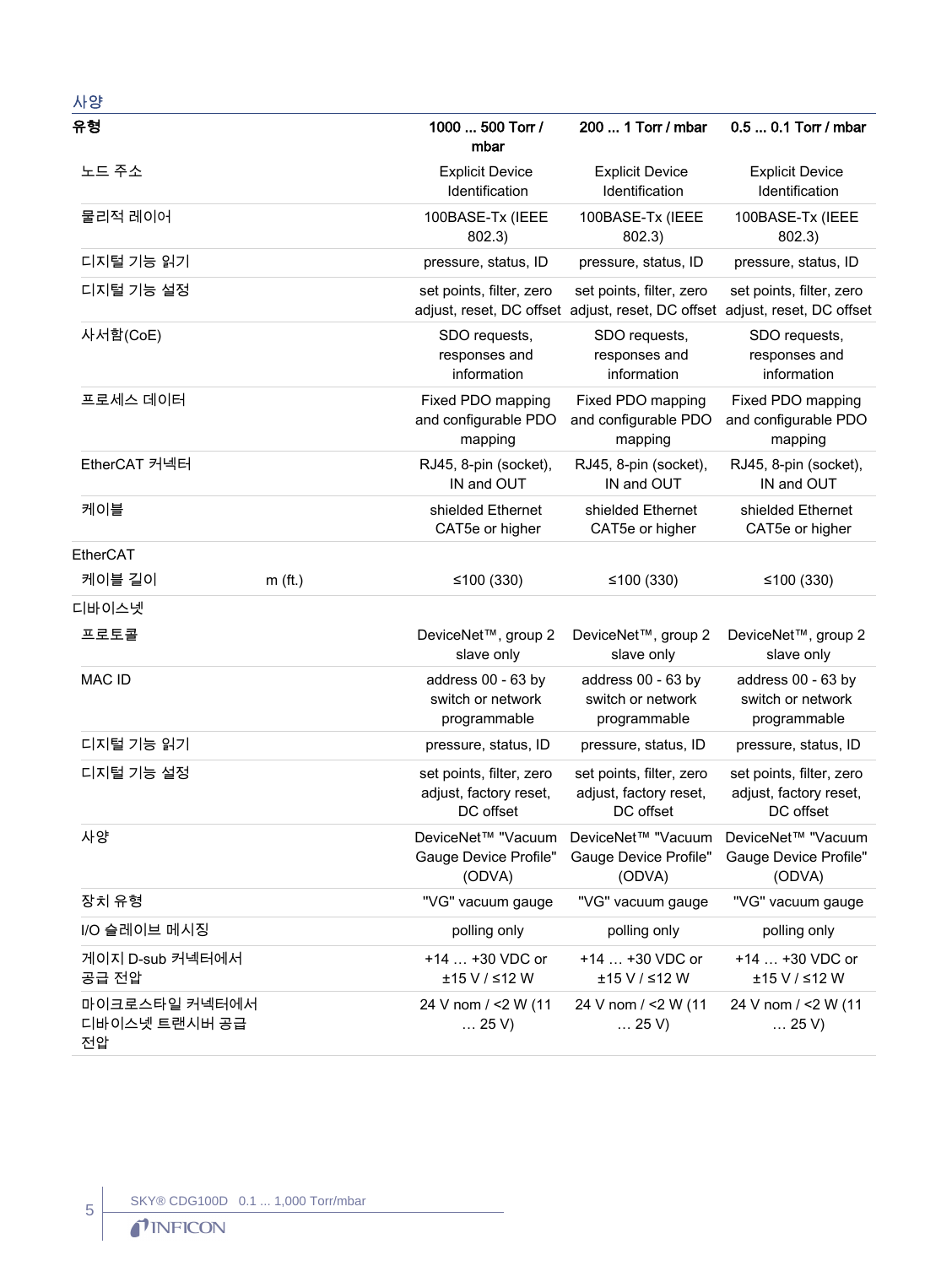| 사양                                   |            |                                                                 |                                                                         |                                                                 |
|--------------------------------------|------------|-----------------------------------------------------------------|-------------------------------------------------------------------------|-----------------------------------------------------------------|
| 유형                                   |            | 1000  500 Torr /<br>mbar                                        | 200  1 Torr / mbar                                                      | 0.5  0.1 Torr / mbar                                            |
| 디바이스넷 커넥터                            |            |                                                                 | microstyle, 5 pin, male microstyle, 5 pin, male microstyle, 5 pin, male |                                                                 |
| CDG 커넥터(아날로그 출력,<br>공급 전압 CDG, 셋포인트) |            | D-sub, 15 pin, male                                             | D-sub, 15 pin, male                                                     | D-sub, 15 pin, male                                             |
| 디바이스넷                                |            |                                                                 |                                                                         |                                                                 |
| 데이터 속도                               | kBaud      | 125, 250, 500 by<br>switch or network<br>programmable           | 125, 250, 500 by<br>switch or network<br>programmable                   | 125, 250, 500 by<br>switch or network<br>programmable           |
| 디바이스넷                                |            |                                                                 |                                                                         |                                                                 |
| 케이블 길이 125kbps                       | $m$ (ft.)  | 500 (1650)                                                      | 500 (1650)                                                              | 500 (1650)                                                      |
| 케이블 길이 250kbps                       | $m$ (ft.)  | 250 (825)                                                       | 250 (825)                                                               | 250 (825)                                                       |
| 케이블 길이 500kbps                       | $m$ (ft.)  | 100 (330)                                                       | 100 (330)                                                               | 100 (330)                                                       |
| Profibus DP                          |            |                                                                 |                                                                         |                                                                 |
| 전송 속도                                | kBaud      | 9.6 / 19.2 / 93.75 /<br>187.5 / 500                             | 9.6 / 19.2 / 93.75 /<br>187.5 / 500                                     | 9.6 / 19.2 / 93.75 /<br>187.5 / 500                             |
| Profibus DP                          |            |                                                                 |                                                                         |                                                                 |
| 전송 속도                                | Mbaud      | 1.5/12                                                          | 1.5/12                                                                  | 1.5/12                                                          |
| Profibus DP                          |            |                                                                 |                                                                         |                                                                 |
| 주소                                   |            | address 00 - 125 by<br>switch or network<br>programmable        | address 00 - 125 by<br>switch or network<br>programmable                | address 00 - 125 by<br>switch or network<br>programmable        |
| 디지털 기능 읽기                            |            | pressure, status, ID                                            | pressure, status, ID                                                    | pressure, status, ID                                            |
| 디지털 기능 설정                            |            | set points, filter, zero<br>adjust, factory reset,<br>DC offset | set points, filter, zero<br>adjust, factory reset,<br>DC offset         | set points, filter, zero<br>adjust, factory reset,<br>DC offset |
| Profibus DP 커넥터                      |            | D-sub, 9 pin, female                                            | D-sub, 9 pin, female                                                    | D-sub, 9 pin, female                                            |
| CDG 커넥터(아날로그 출력,<br>공급 전압, 셋포인트)     |            | D-sub, 15 pin, male                                             | D-sub, 15 pin, male                                                     | D-sub, 15 pin, male                                             |
| 최저 권장값                               | percent FS |                                                                 | 0.05                                                                    |                                                                 |

(1) 2시간 작동 후 온도 영향 없이 25 ℃ 주변 작동 온도에서  $\overline{H}$ 비선형성, 이력 현상, 반복성.

(2) 10 ... 90% FS 증가;

(3) 압력 제어 유형의 경우에만

(4) 18% Cr, 10% Ni, 3% Mo, 69% Fe